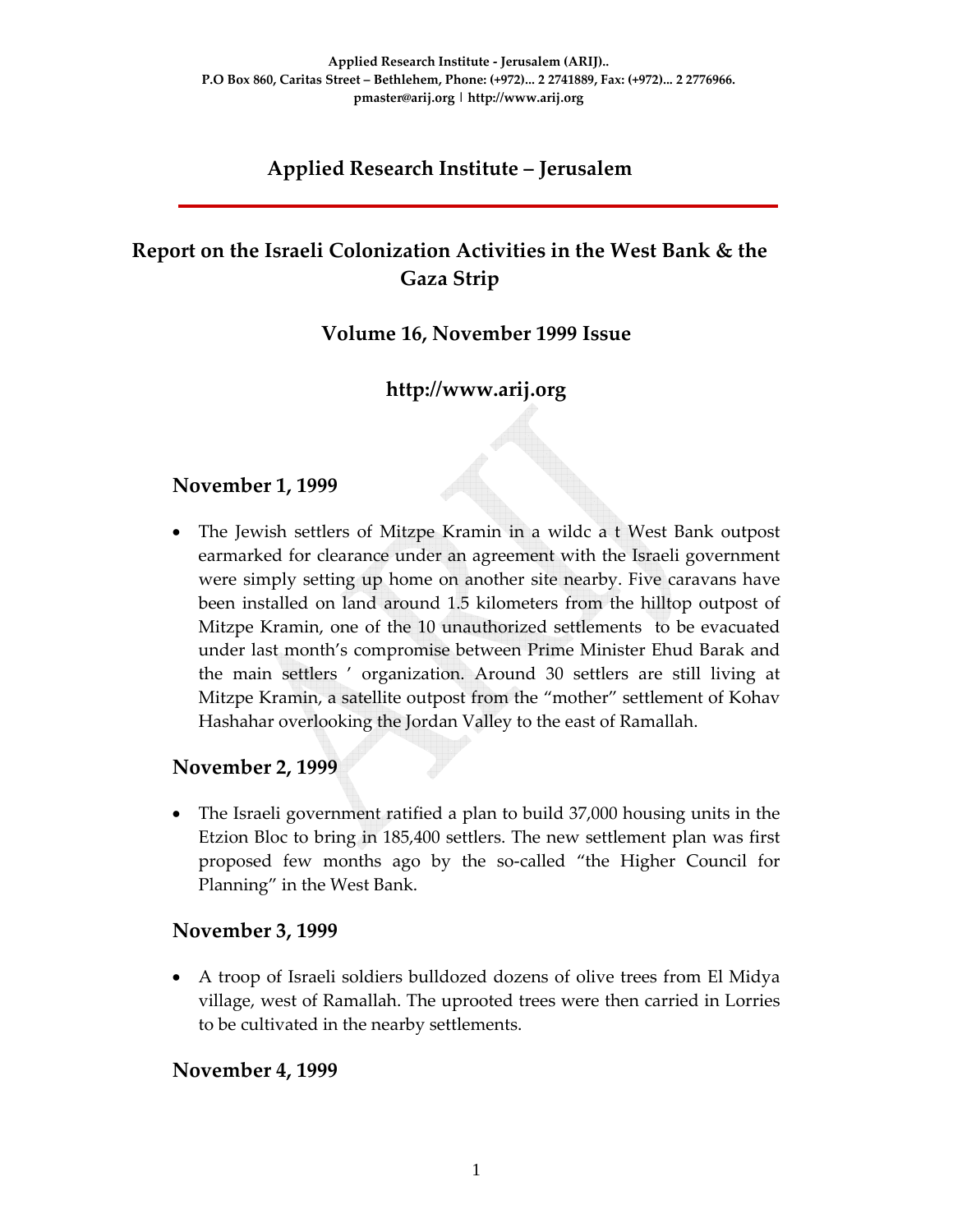• The settlers of Itamar installed a big greenhouse at one of the hilltops, east of Itamar settlement overlooking the Jordan Valley.

#### **November 7, 1999**

- The Israeli government decided to expand Itamar settlement near Nablus City by 10 folds at the expense of Awarta and Kafr Qallil villages. According to the agreement between Barak and the West Bank and Gaza Settlement Council, Itamar settlement will have its zoning plan approved, giving it some 7,000 dunums in which to grow. This tiny settlement could therefore theoretically grow as big as a mid‐sized city in Israel. Moreover, the outpost associated with Itamar, Hilltop 777, also known as Givat Hahayil, will not be removed but rather moved to inside the zoning plan, built 200 meters away from the farthest point in the settlement. That's four kilometers from the settlement. By the force of the agreement, the clause legalizes four other outposts that the Itamar settlers put up on the road from Itamar to Givat Hahayil.
- An article appeared in 'Haaretz' Israeli daily press stating that the land of the West Bank Jewish outposts that are being evacuated "will, in practice, continue to be under the control of the settlements" and can be used for "agricultural and other activity, as the restriction applies solely to residence", according to a document that is being distributed by the Yesha Council of the settlements.

# **November 12, 1999**

- The Israeli government approved two master plans for building in Beit Hanina and Ras Al‐Amoud neighborhoods in East Jerusalem. It was decided to construct 1,000 housing units in Beit Hanina, and 28 units and 14 stores in Ras Al‐Amoud.
- Barak's government has plans to expand Givat Ze'ev settlement, north of Jerusalem by constructing 594 housing units and expropriating more land from Biddu and El Jib villages, East Jerusalem.

# **November 13, 1999**

- The Israeli occupation authorities unveiled plans to confiscate approximately 2,306 dunums of agricultural Palestinian land from Jalud and Qaryut villages to expand Rechelim settlement in Nablus District.
- In the Nablus District, the settlers of Emanuel surveyed approximately 500 dunums of land located to the north of Jinsafut village as a preparation to be annexed to the settlement.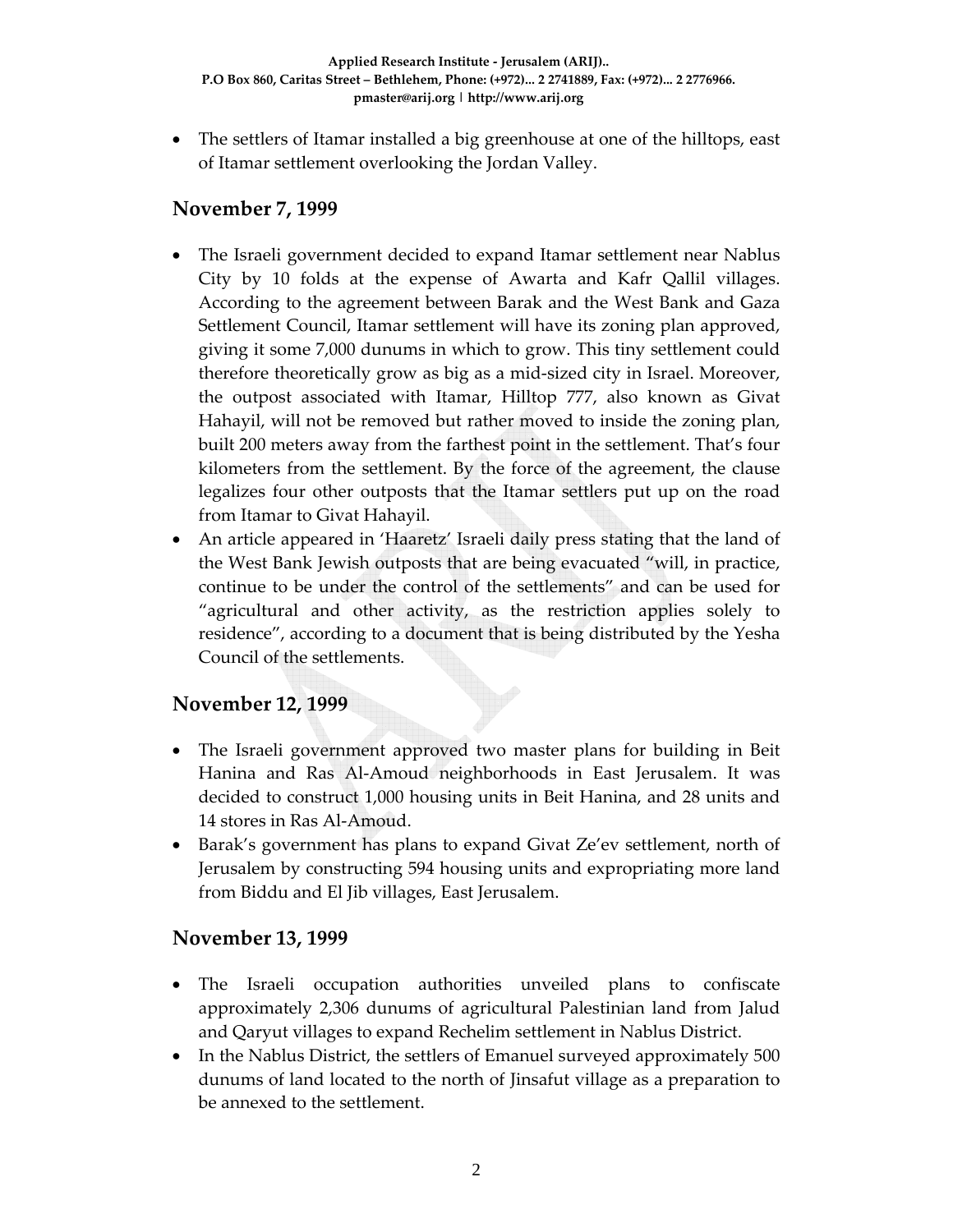### **November 15, 1999**

- Palestinian officials and clergymen warned against an Israeli proposal by Rabbi Yitzhak Levy to divide Al‐Aqsa Mosque between Arabs and Jews.
- The Israeli 'Peace Now' movement reported that the Israeli government led by PM Barak published tenders to build 2,703 new settlement housing units in the West Bank, among them 54 housing units to be built in Ariel settlement near the city of Nablus.
- Israeli army chiefs decided to discuss the issue of El'azer settlement, south of Bethlehem built on a land owned by a Palestinian Jerusalemite, who had presented through his lawyer all documents which proof his right to the land.
- The policy of demolishing houses in East Jerusalem continued as bulldozers of the Jerusalem Municipality demolished the house of a Palestinian inhabitant named Walid Ja'abari at El Mukhabber Mountain in East Jerusalem under the pretext that the house was built without a permit and on a planned road to Maʹale Adumim settlement.
- In the Hebron District, as a first step towards expanding Jewish settlements constructed at the expense of Yatta village, Israeli troops demolished six houses at El Mufqra village, east of Yatta and evicted hundreds of Palestinian Bedouins from caves and stone shacks located in the same area. El Mufqra hamlet is adjacent to Havat Maon, an illegal Jewish hilltop settlement that was dismantled by Israeli troops last week.

# **November 16, 1999**

• In the Nablus District, Jewish settlers uprooted more than 200 olive trees from a land located to the west of Deir Ballut village, and owned by Deeb Abu Deir.

# **November 18, 1999**

• Jewish settlers stormed a Palestinian house owned by Rifqa El Kurd in Shiekh Jarah neighborhood, East Jerusalem in an attempt to force her to renounce ownership of the house. The El Kurd family has been living on the land since 1956, when the UNRWA contracted the land from the Jordanian government for 99 years, and built 28 units on the land, which are inhabited by refugees of 1948. Problems started in 1972, when a group of settlers claimed that the land was owned by Jews. Since then, cases concerning the land have been taken to court several times. On 23 February 2000, the court will deliver its decision.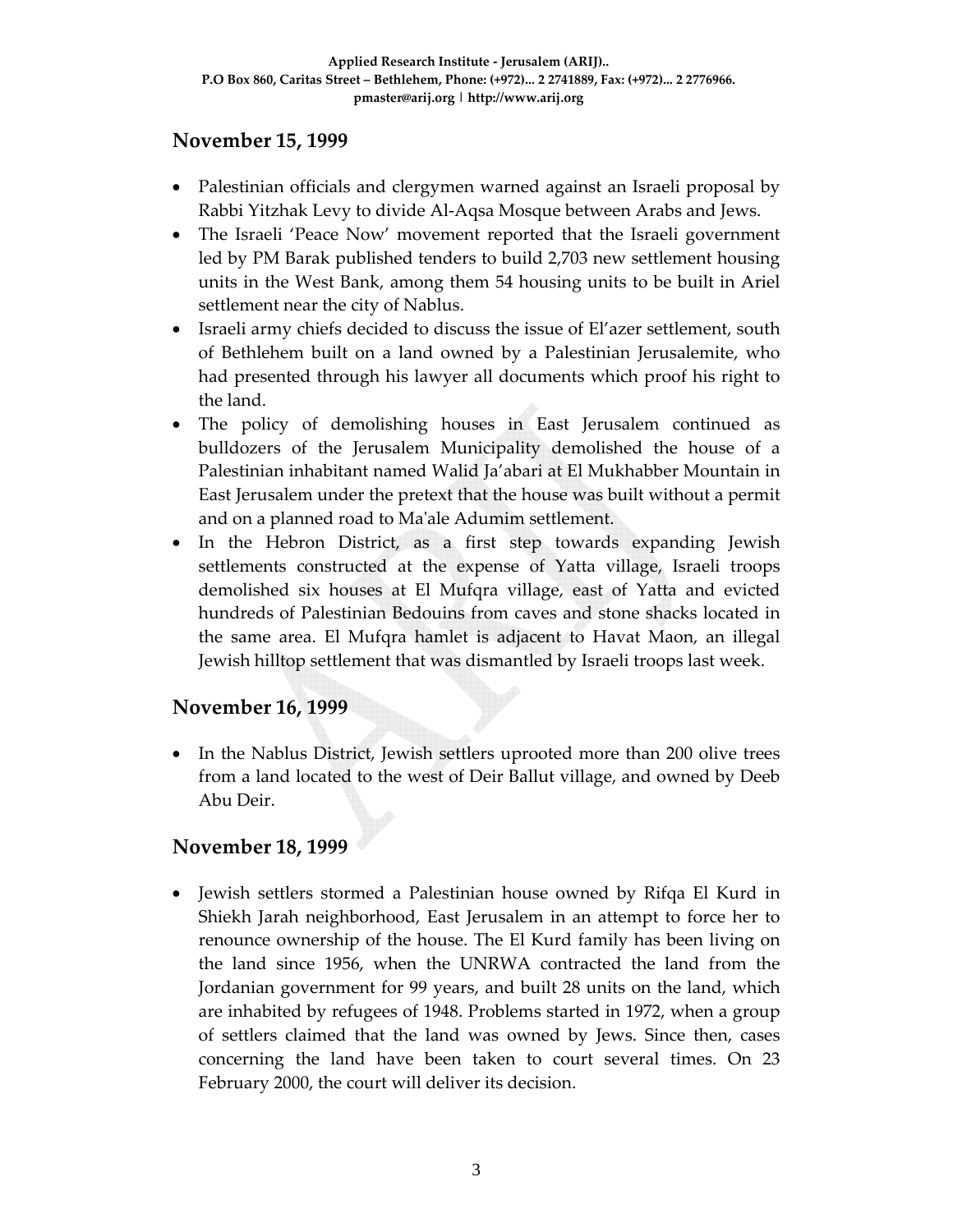#### **November 20, 1999**

• The Israeli government revoked the identity card from Basim Zohdi Qutineh, a Palestinian Jerusalemite while leaving to Saudi Arabia for work.

## **November 21, 1999**

• In the Qalqiliya District, the Israeli government issued orders to expropriate 500 dunums from 'Isla village to the settlement of Alfei Meneshe. The land is owned by the heirs of Ibrahim Radi and others from the village.

### **November 23, 1999**

- The settlers, members of Dor Hahemshech, a second-generation settlers' group set up an illegal outpost near the Etzion Bloc settlement of Nokdim, south of Bethlehem. The Jewish youth set up four tents and built rickety wooden shelters.
- Israeli bulldozers backed by a large number of soldiers and police officers demolished two houses in the 'Issawiya village in East Jerusalem One house was owned by Khaled Nasser, 23 and the other owned by Hussein 'Issa, 55. This is the second time that Nasser's house has been demolished in two months. The first demolition took place on 16 October 1999, but the house was rebuilt again in defiance. Hussein 'Issa's house is 240 square meters of two floors, and a shelter of 14 family members.
- The demolished houses are among 21 other houses facing the threat of demolition under the pretext of being built without permits.

# **November 24, 1999**

• The Israeli Civil Administration delivered demolition orders for 30 cistern wells used for irrigation under the pretext of being built without a permit in El Khader village in Bethlehem District.

#### **November 26, 1999**

• The Israeli government gave the green line for the construction of 1,026 new housing units on 26,000 square meter of land confiscated from El Khader and Artas villages near Bethlehem City for the purpose of expanding the Jewish settlement of Efrat. According to the Israeli sources, construction works will commence within fifteen days for building these